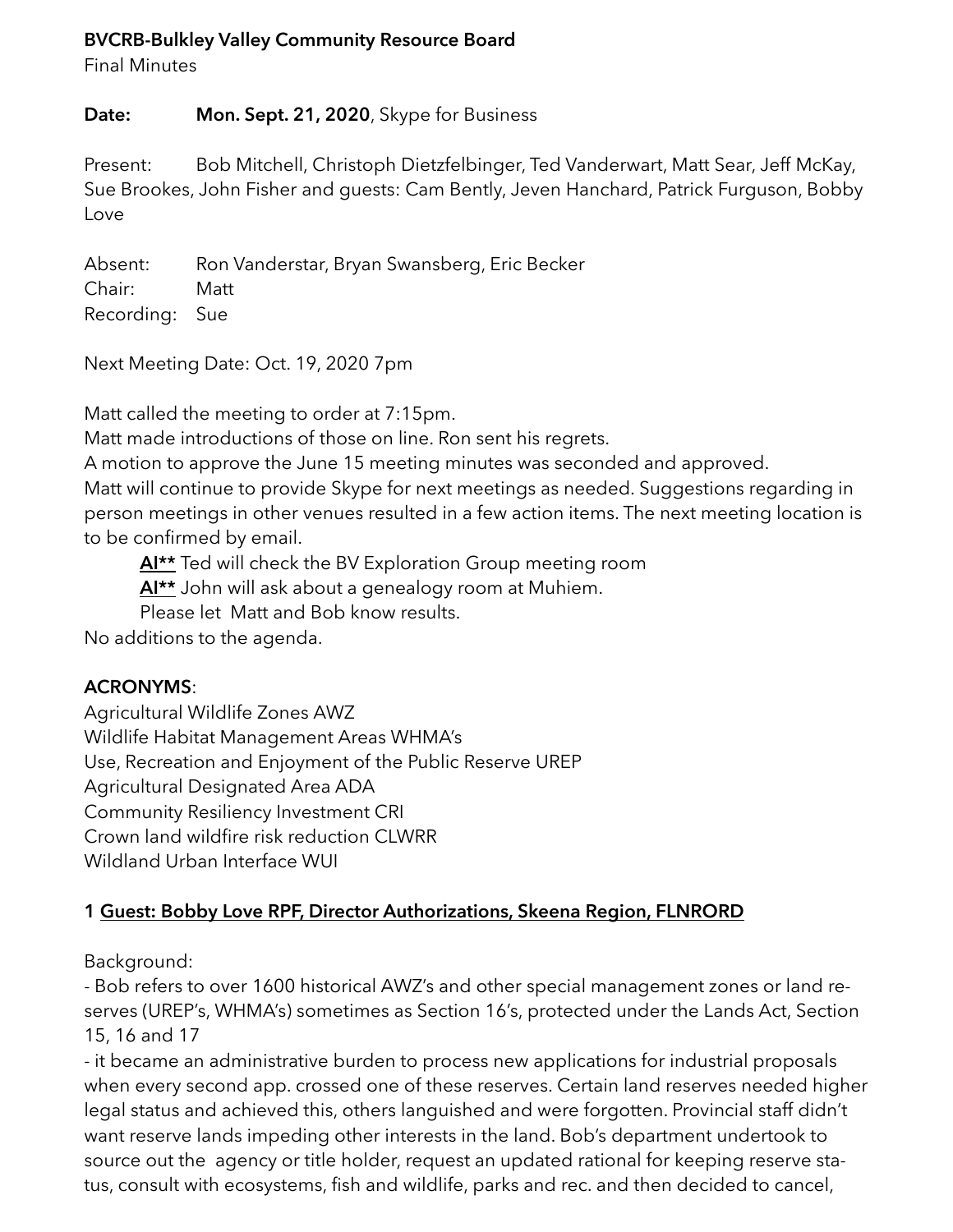amend or extend the terms of these reserves. Over the years these reserve lands amounted to 25% of the land in the Skeena region. Terms of reserve lands were also reduced from 30 years. Terms went from 8 - 15 years and rational for renewal were formally established. The portfolio become much more robust and detailed based. As such it can be used to delineate terms of tenure by land use applicants. This was called the Crown Land Reserve Review Project.

- reserve status' never did protect the land from mining or exploration, nor do many designations lend it legislative protections that could prevent forestry activities

#### Discussion:

- a director indicates there was justification for reserve lands suggested in the LRMP and what of those lands that are now removed?

 response: anything that was designated thru that process should have been investigated throughly in the departmental review process. It's status would remain or it should have had a higher form of designation assigned.

- another director asks how to get a higher form of designation on LRMP land reserves , is an ADA a higher form? Not sure of the answer.

- he also asked if CORE eco systems show up and they do. Bob's staff does see the designation through a technical review and will try to see if these concerns can be mitigated or accommodated.

- the first director's question is with regard to designations being removed despite the department's diligence. A parcel along the Bulkley was given as example

- another director indicated that landscape corridors and higher level designations are very much respected when people come to apply for use. How does this reconcile with what we heard from Fish and Wildlife people with regard to removal of so many designations despite known values. Bob responds that these people and departments have been involved since 2016 and input on the process. Despite the known values status can't remain for 30 years without a rational basis. There was some debate about the competing internal interests of government.

- agricultural wildlife zones - how many are remaining?  $Al**$  Bobby Love will respond after a look up

- a director had problems using Skype, and moved to teleconference but complained that using digital platforms you cannot get credible governance by committee, for this you need to meet in person

- a director asks is there a dbase available where these designations existed in the past that lists current status. Bob says yes he can reference these.

- Bob cannot look up whether all designations from the LRMP were made into land reserves. It's possible there may be discrepancies in the process where certain lands were thought to be identified as reserves after the LRMP process but never were. Bob can look up specific properties and report on their current status.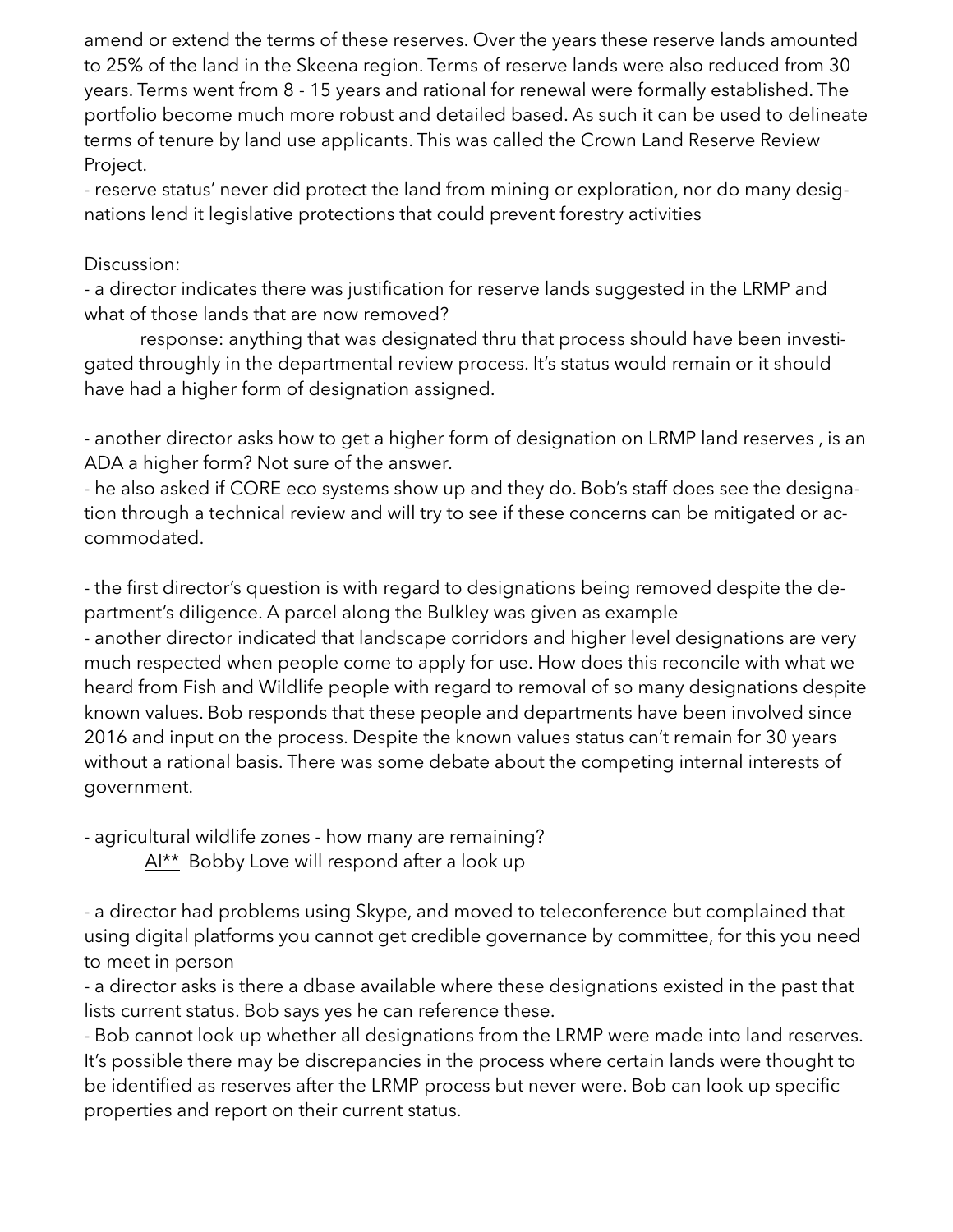# **2 Presentation: Skeena Stikine Natural Resource District - Wildfire Risk reduction, FLNRORD**

Presenter: Patrick Furguson RPF from Bulkley Valley Wildfire Preparedness and Prevention Group Supported By: Cam Bently, RPF - Resource Manager DSS, Jevan Hanchard RPF, District Manager DSS

Summary:

- Patrick is to help implementation of fuel management projects, he is assessing risk and looking at high level planning objectives.

Community Resiliency Investment (CRI) program:

- to reduce the risk of wildfires and mitigate their impacts on BC communities

Two main streams:

- - community funding and supports
	- Communities Regional Districts and Private land (eg FireSmart)
- - crown land wildfire risk reduction (CLWRR)
	- Program that Patrick is work for

§ Focus on the Crownland/Wildland interface

CLWRR has 3 phases:

- 1. Planning Wildfire Risk Reduction Tactical Planning Risk and Treatment unit ID in the Wildland Urban Interface (WUI).
	- a. 5000 foot level
	- b. Look for stand treatment candidate areas
	- c. Consider landscape level fuel breaks
- 2. Site Prescriptions Professional document addressing higher level objectives and risk reduction objectives.

 a. Jevan: Could conceive of needing to make trade-offs between higher level plan objectives and need for risk reduction.

 3. Operations – Can include a variety of initial and maintenance treatments. (Pruning, surface fuel removal, thinning, prescribed burning, clearcut)

 a. Some examples of what treatments could look like eg Telkwa treatment area. Call lake.

Maps

 - one large area of landscape level overview was shown with the Wildland/Urban Interface (WUI) area shown.

- a smaller scale of a potential treatment area on Seymore Ridge.

Discussion:

- a member asked if they had an Ecologist on staff?

 ○ No specific Ecologist, but a biologist on staff with full access to Ecosystems staff and resources within FLRNO/MOE (David Skerik group)

- discussion around the Seymore Ridge area:

○ Is in a CORE ecosystem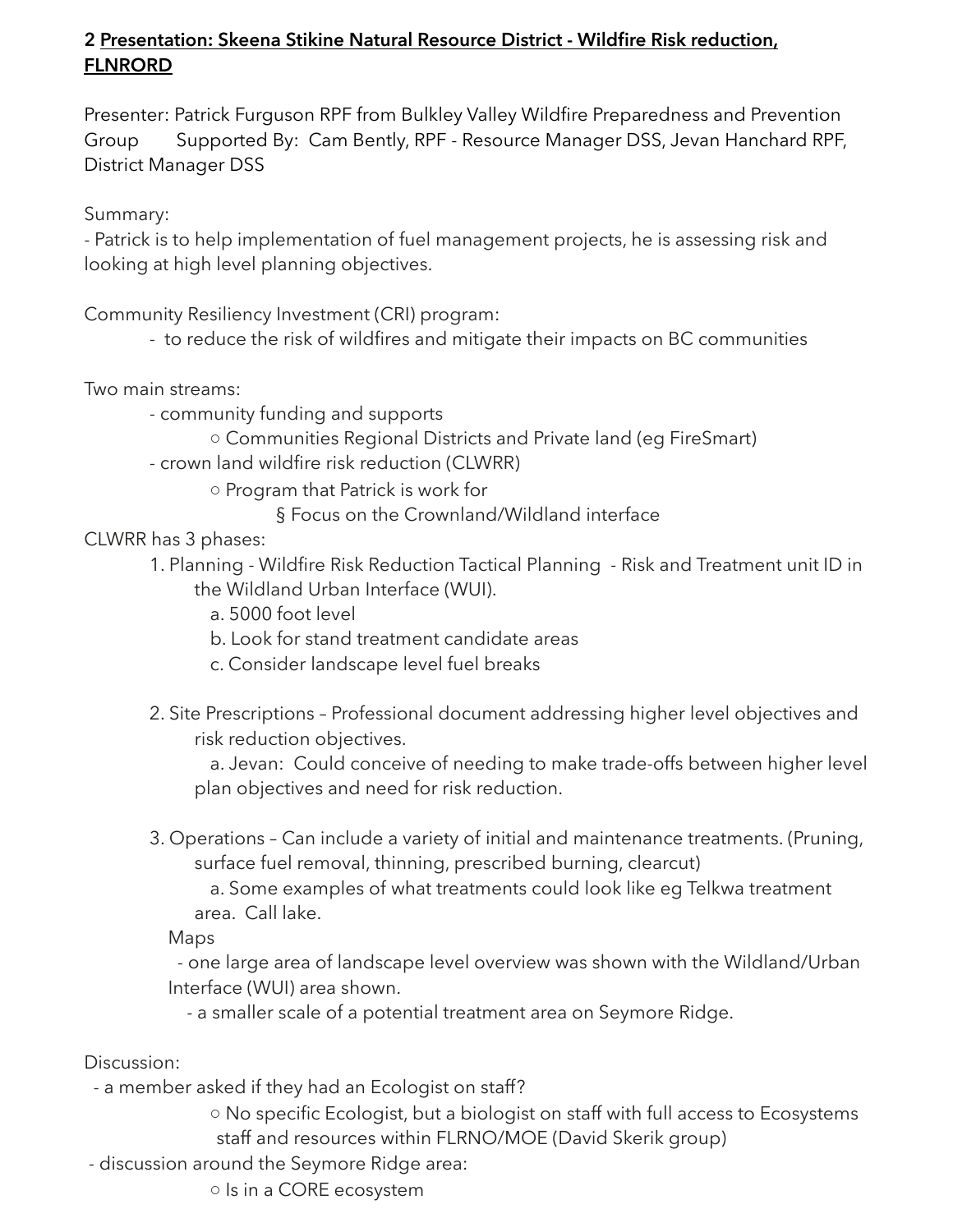○ Thinking will be a variety of treatments, though low impact eg pruning limbs to 2m, some surface fuel removal.

 ○ A member mentioned the BV Backpackers have attempted some work there, very labour intensive. Suggested the group reach out to them as well as the Smithers Mountain Bike Association.

-a member suggested there needs to be a close tie to what happens on private land to what happens on crown land.Crown Land may be at risk due to increasing fire hazards on neighbouring private lands. How is this mitigated as part of a holistic landscape? Their response was: this is where the fire smart assessments come into play.

- they will try to make recommendations about engaging neighbourhoods and fire guards

- a member suggested if prescribed burning is used, that air quality particulate is a concern and suggested the group be in touch with the BV Airshed Management Society (BVLD AMS). A few members favour chipping and/or leaving the fallen log over burning, this is already already in the BV and our guests acknowledged our Director's concern that a whole log is not a wildfire risk

- climate change is not in scope in this program. Rather the focus is on fuel (biomass) and building resiliency to wildfire over a couple decades. It is considered over the longer term. there's a temporal separation between a short term reduction strategy and application of long term strategies based on the science of ecology, biodiversity and feedback loops…

- Planning won't stop a major conflagration in an exceptionally dry year, but may serve to buy time for orderly evacuation in that event
- Provides more options on the landscape for firefighters to stage a fight from.
- Provides areas of safety

- Jevan -- Sees CRB as representing the community. A member suggested, that we cannot take on that role, rather can be a soundboard of various interests. The ministries have to do the out reach themselves

- looking at the 5000ft level starts with looking at the highway 16 corridor. They are considering fire impediments and hazards

- when they get down to the site level from the 5000 ft level they begin things like contract procurement, coming up with a site level prescription, they want to identify the values from the high level that apply on the site. Other activities to occur would have plans highlighting how they are consistent with the higher level plan

# Conclusion:

- these folks will be sending out an invitation to groups like ours - stakeholders to input on the process

- the short term strategy is reduction, essentially a manipulation of biomass on the land in order to reduce fire intensity, this is a resiliency process that takes place over a couple decades…

- there's a temporal separation between a short term reduction strategy and application of long term strategies based on the science of ecology, biodiversity and feedback loops…